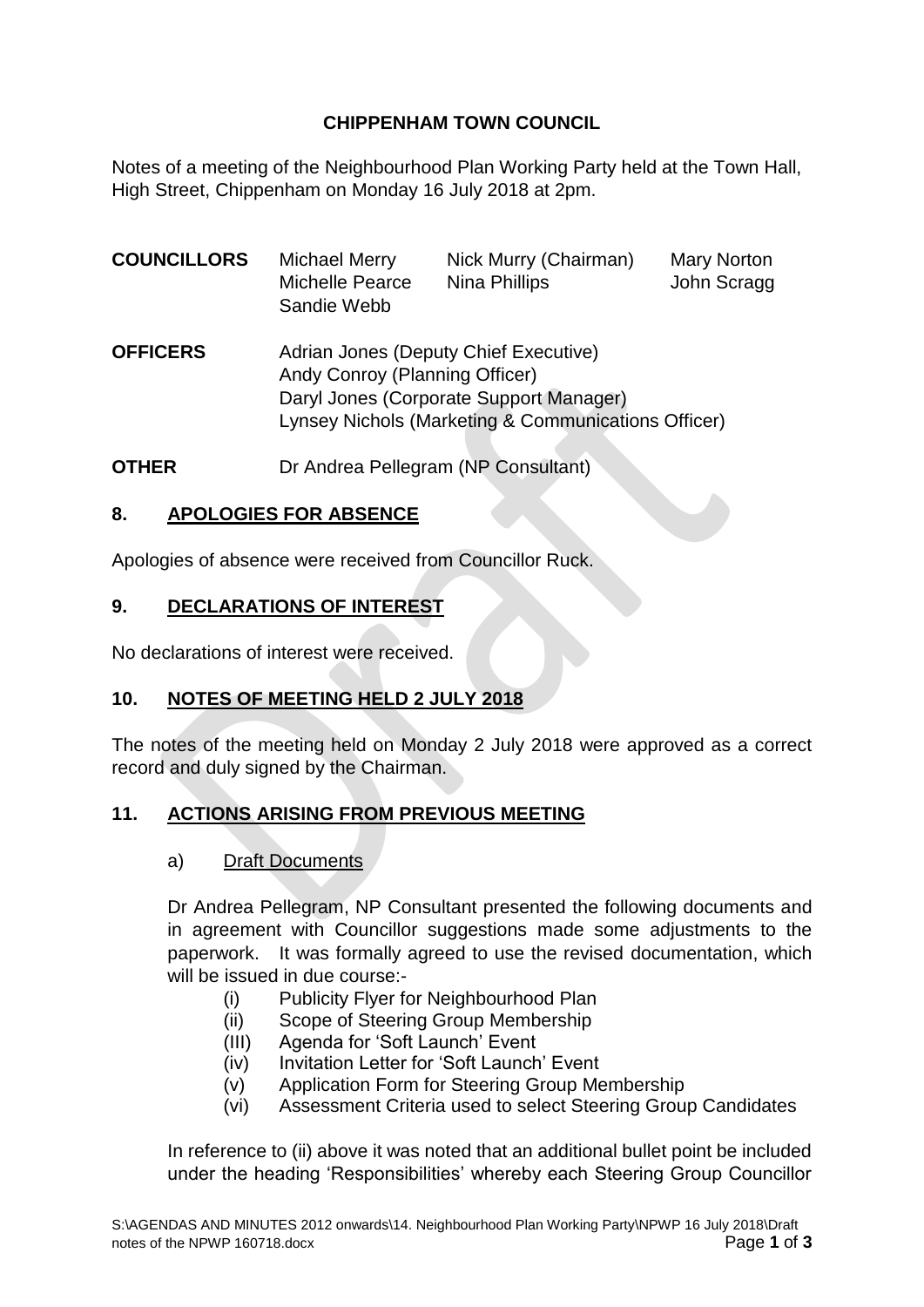should abide by the Town Council Code of Conduct or similar – Planning Officer to check the appropriate policy.

In reference to (v) above it was noted that a suitable GDPR Privacy Notice should be incorporated. The Corporate Support Manager to forward such to the Planning Officer to incorporate on the application form. It was noted that the Application Form should be in both paper and electronic versions, with an appropriate return address. In addition, it was agreed that the Planning Officer simplify the topic list to make it more user friendly/dynamic.

In addition to the draft documents noted above it was agreed:

- That the Planning Officer circulate the draft NP logo and draft design direction of the NP website to the NP Working Party members.
- That the Planning Officer be the main point of contact for the Neighbourhood Plan herein.

### b) List of Potential Steering Group Members to be invited to the September Event

Some minor amendments were made to the list and it was agreed to leave the final list of people to be invited to the September event to the Chairman and the Planning Officer to draft and circulate to NP Working Party Councillors. Councillors should forward details of any further suggested invitees to the Planning Officer. The Planning Officer to liaise with Vicky Welsh to establish if any further invitees could be added to the list.

c) Date, time and venue for the September event

It was agreed that the event would take place in the Town Hall between 6.00pm and 7.30pm on Tuesday 4th September.

d) Steering Group Candidate Selection

It was agreed that the Chairman and Deputy Chairman of the NP Working Party, along with the Leader of the Council and the Planning Officer, be the Selection Panel for the non-Councillor Steering Group membership (membership of Councillor representation on the Neighbourhood Plan Steering Group will need to be resolved at the next Full Council meeting).

It was agreed that the Selection Panel should ideally aim to find 12 members of the Steering Group, comprising of 6 Town Councillors, plus a Town Councillor as Chairman, and 6 non-Councillors.